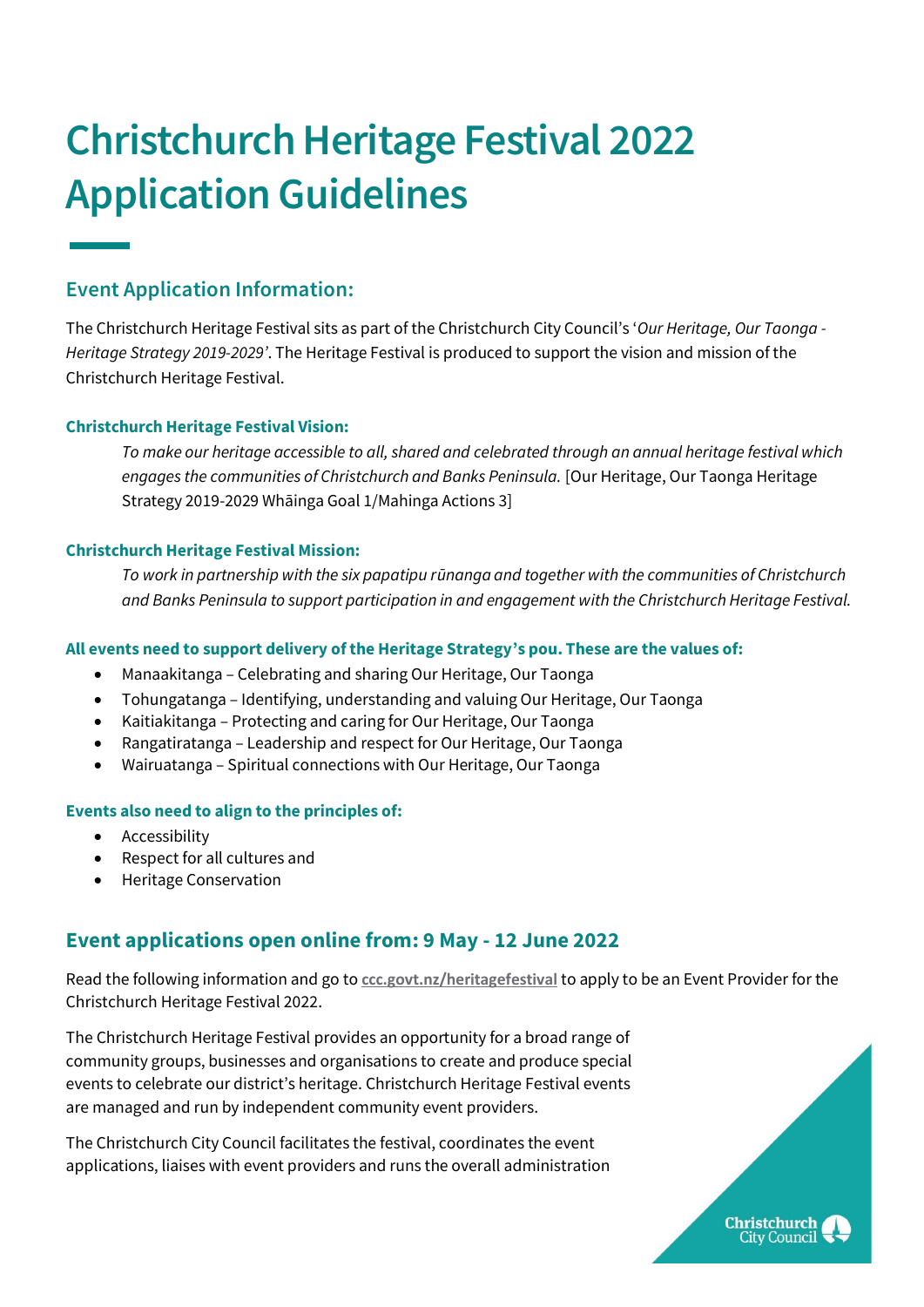and marketing for the Christchurch Heritage Festival. The Christchurch Heritage Festival events will be promoted via the Council events website - What's On, a printed calendar and other Council marketing avenues, and external media.

# **Key Dates 2022**

**Mid May – mid June:** Event applications are open at **[ccc.govt.nz/heritagefestival](https://ccc.govt.nz/culture-and-community/heritage/heritagefestival/)**.

**Mid - Late June:** Event applications considered by the Christchurch Heritage Festival Project Team (Project Team).

**Late June/early July:** Notification to applicants re event application acceptance/funding approval **July/August:** Printed calendar compiled/finalised and What's On events loaded by the Project Team. **Late August/early September:** Christchurch Heritage Festival marketing begins **Fri 7 – Mon 24 October(Labour Weekend):** Christchurch Heritage Festival 2022

# **How to Apply**

Event applications must be completed online at **[ccc.govt.nz/heritagefestival](https://ccc.govt.nz/culture-and-community/heritage/heritagefestival/)**. This allows the Project Team to capture the text for use on the website.

Note: We strongly recommend that a laptop or desktop computer is used to register your event, as there are certain functionality limitations with iPads, tablets and smartphones using this web form.

To submit your application to be considered for acceptance as an Event Provider you will need to:

- Read and agree to the Christchurch Heritage Festival Terms and Conditions for Event Providers (below).
- For grant funding, read and agree to the Christchurch Heritage Festival Community Grants Guidelines, which includes Terms and Conditions.
- Complete all sections of the online application form.
- Attach a Health and Safety Plan for your event, and
- Attach a photo to be used in the promotion of your event. You must have permission to use any image you submit. The image will be used on the What's On website and may be used in other print and online media including but not limited to: printed calendar, newspapers and social media.

## **Criteria for Considering Your Event Application**

The Project Team will consider a number of factors when assessing the suitability of your proposed event including:

- Does your event respond to the Christchurch Heritage Festival 2022 theme? (not compulsory)
- How does your event align with the Christchurch Heritage Festival Objectives (set out below)?
	- a. To celebrate heritage as a taonga that connects our communities.
	- b. To raise awareness of the value of tangible and intangible heritage as a vital component of the unique identity of the district.
	- c. To be inclusive of the diversity of Ōtautahi-Christchurch and Banks Peninsula's cultural heritage, including Ngāi Tahu and other iwi, European, Pasifika and people of all ethnic and cultural backgrounds.
	- d. To engage a wide audience and provide a range of accessible opportunities to people of all ages and abilities.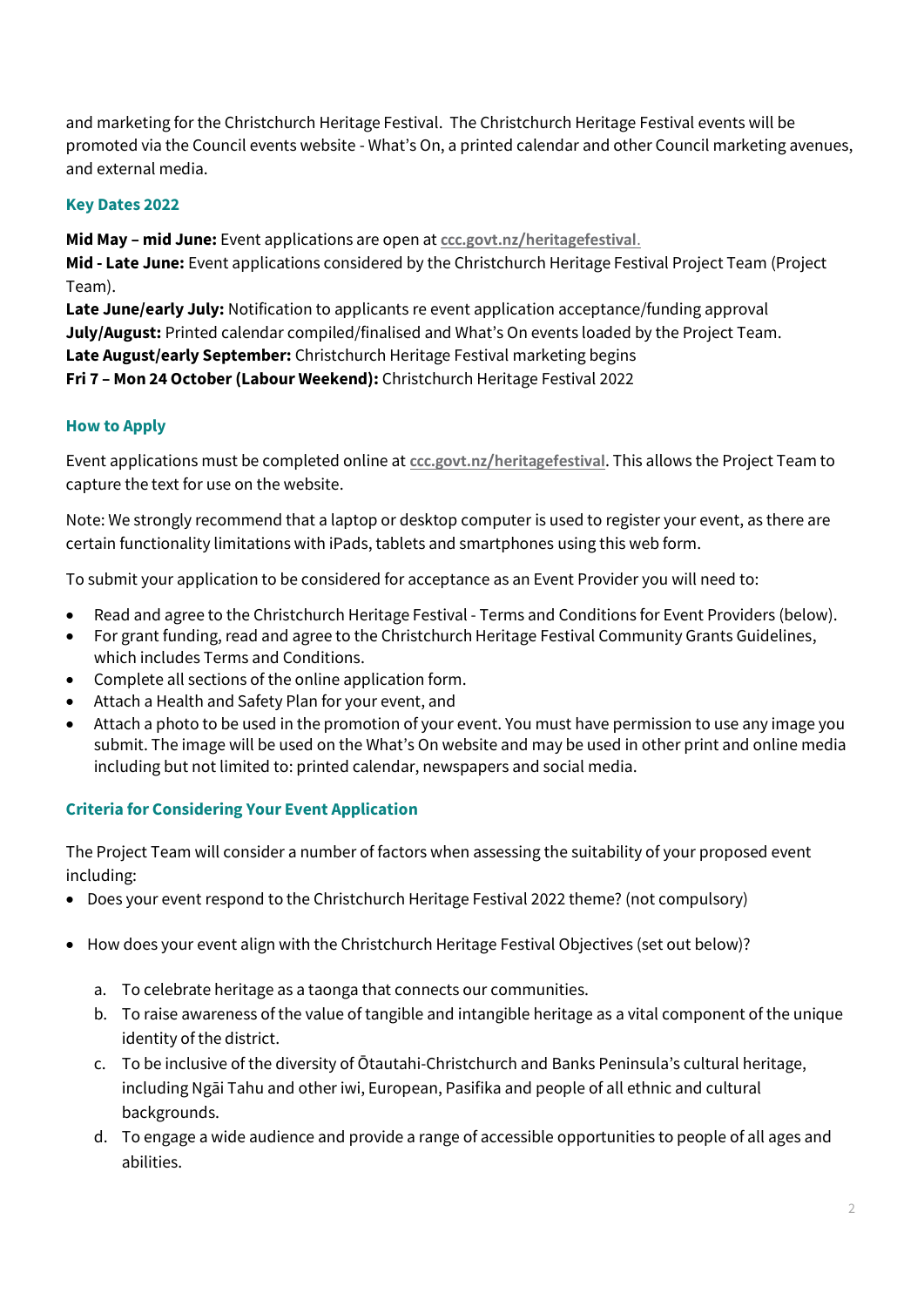- e. To focus on themes of Ōtautahi-Christchurch and Banks Peninsula's diverse history and celebrate and acknowledge historic anniversaries and cultural commemorations.
- f. To promote community heritage events and projects as part of the Christchurch Heritage Festival.
- g. To support the creation of ongoing, accessible heritage resources.

• Have you included sufficient details in your Health and Safety Plan to demonstrate how you will run a successful and safe event?

## **Marketing for Accepted Events**

The event information you provide in the online application form will form the basis of the content in the What's On event pages of the Council's website, which the Project Team posts, and the content in the printed calendar. The information may be reformatted and abridged.

You are required to either use the text, "in association with the Christchurch Heritage Festival 2022" or to include the Christchurch Heritage Festival badge on any marketing material which you produce for your event. The Christchurch Heritage Festival badge will be sent to all approved Christchurch Heritage Festival event providers.

We strongly encourage you to supplement the Council's marketing with your own advertising as this results in a more successful event. You are asked to send copies of your promotional material t[o heritage@ccc.govt.nz.](mailto:heritage@ccc.govt.nz)

# **Christchurch Heritage Festival Contact Details**

Thank you for supporting the Christchurch Heritage Festival. If you have any questions please email: [heritage@ccc.govt.nz](mailto:heritage@ccc.govt.nz) . If you would like to discuss your event/event application prior to applying please let us know as we are happy to talk to you about your event.

We look forward to receiving your event application soon!

## **Useful Resources**

These are guidelines for your reference only. You will need to adapt the content to suit your event:

- Health and Safety Plan example and template: *[ccc.govt.nz/heritagefestival](https://ccc.govt.nz/culture-and-community/heritage/heritagefestival/)* (you can use these to help you complete the Health and Safety Plan which you need to attach to your application)
- Health and Safety Management Planning: [ccc.govt.nz/news-and-events/running-an-event/event](https://www.ccc.govt.nz/news-and-events/running-an-event/event-permits/health-and-safety-management-plan/)[permits/health-and-safety-management-plan/](https://www.ccc.govt.nz/news-and-events/running-an-event/event-permits/health-and-safety-management-plan/)

#### Use of public space

If your event is planned for a park, reserve or other public space you will need to consider if you need to book the space or apply for an event permit. It is your responsibility to apply to the Council for any permit or booking to use a public space. For further information[: Running an event : Christchurch City Council \(ccc.govt.nz\)](https://ccc.govt.nz/news-and-events/running-an-event/#Events) To book a space that does not require a permit contact the Christchurch City Council call centre: 03 941 8999.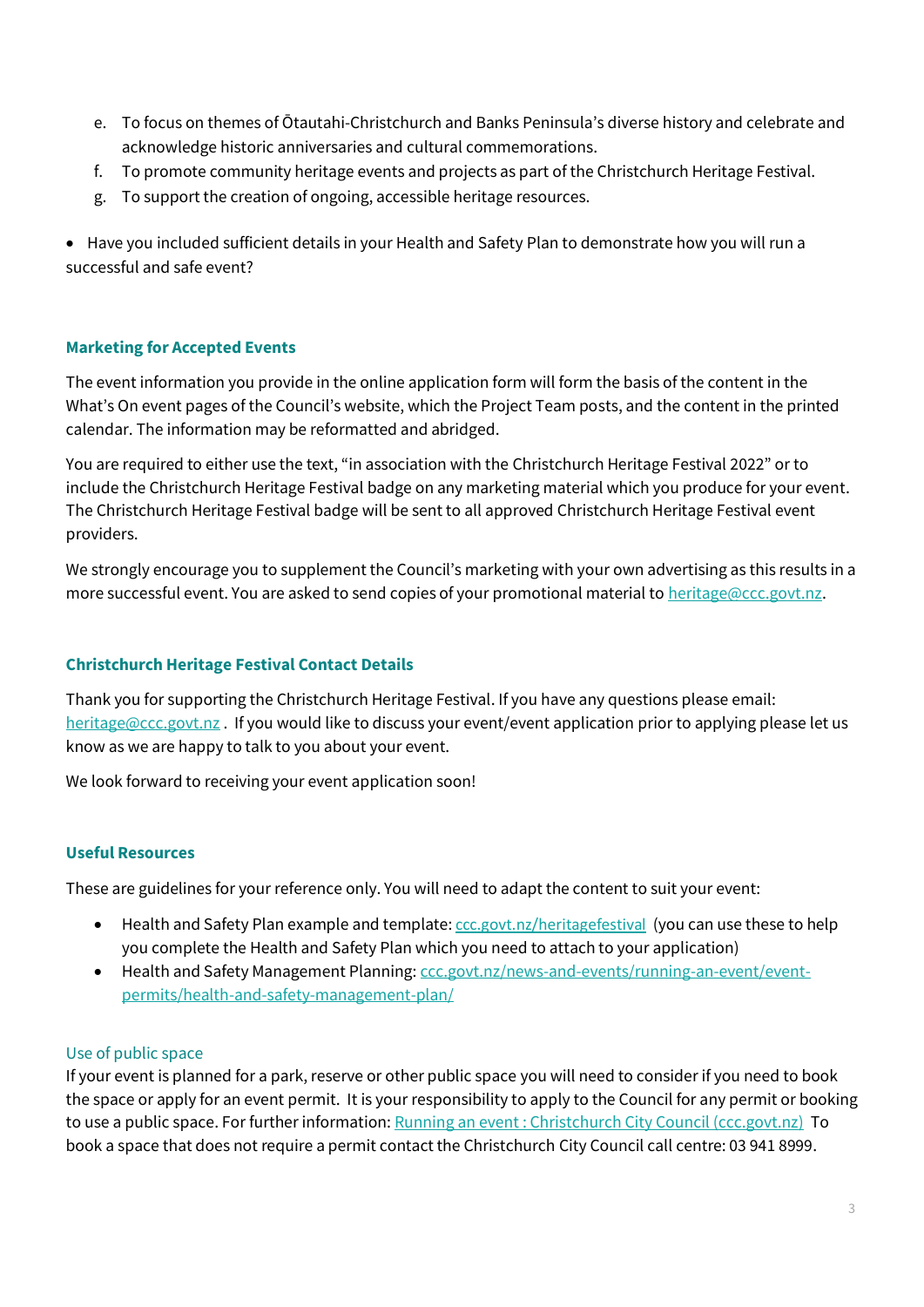# **Christchurch Heritage Festival - Terms and Conditions for Event Providers**

#### **Consent**

**The Christchurch City Council (Council) has adopted these terms and conditions to apply to your application to be a Christchurch Heritage Festival Event Provider(Event Provider) of a Christchurch Heritage Festival Event (the Event).**

**Your application to be an Event Provider is governed by these terms and conditions ("Terms"). By making an application to be an Event Provider you agree to be bound by these Terms.**

#### **Christchurch Heritage Festival Council Obligations**

The Council is responsible for the following aspects of the Christchurch Heritage Festival:

- Coordination of entries into the Christchurch Heritage Festival programme
- Marketing, promotion and coordination of media information for the Christchurch Heritage Festival
- Providing a Council Representative to act as a liaison with Event Providers

#### **Event Provider Obligations**

# **You will be responsible for meeting the following conditions, should your Event be accepted as part of the Christchurch Heritage Festival:**

- 1. Including either the text "*in association with the Christchurch Heritage Festival 2022*" or the Christchurch Heritage Festival logo on any material released with the aim of publicising your Event, such as posters, flyers, newspaper/magazine advertising, online promotion, emails. For the purposes of fulfilling this obligation, the Council grants to you a non-exclusive, non-transferable licence to use the logo in the format provided in association with the Christchurch Heritage Festival 2022.
- 2. Except as authorised by clause 1 above, you will not use the Christchurch Heritage Festival logo without the prior written consent of the Council's Representative.
- 3. Ensuring that your Event and any associated publicity materials do not infringe any intellectual property or other rights of any third party. You indemnify the Council for any loss, damage, cost or expense (including legal costs on a solicitor-client basis) incurred by the Council as a result of a breach of this condition.
- 4. You will ensure that the Council's Christchurch Heritage Festival Project Team (Project Team) receives copies of all press releases, advertisements and brochures associated with your Event.
- 5. You must submit accurate and timely information to the Project Team on request as this may be released to the media or used for promotional purposes.
- 6. Any proposed changes to the Event/s must be approved by the Project Team in writing. The Project Team will update the Event Guide as required for any approved changes to the Event/s.
- 7. Ensuring that your Event delivers what is promised in the promotional material.
- 8. Have an Event Representative.